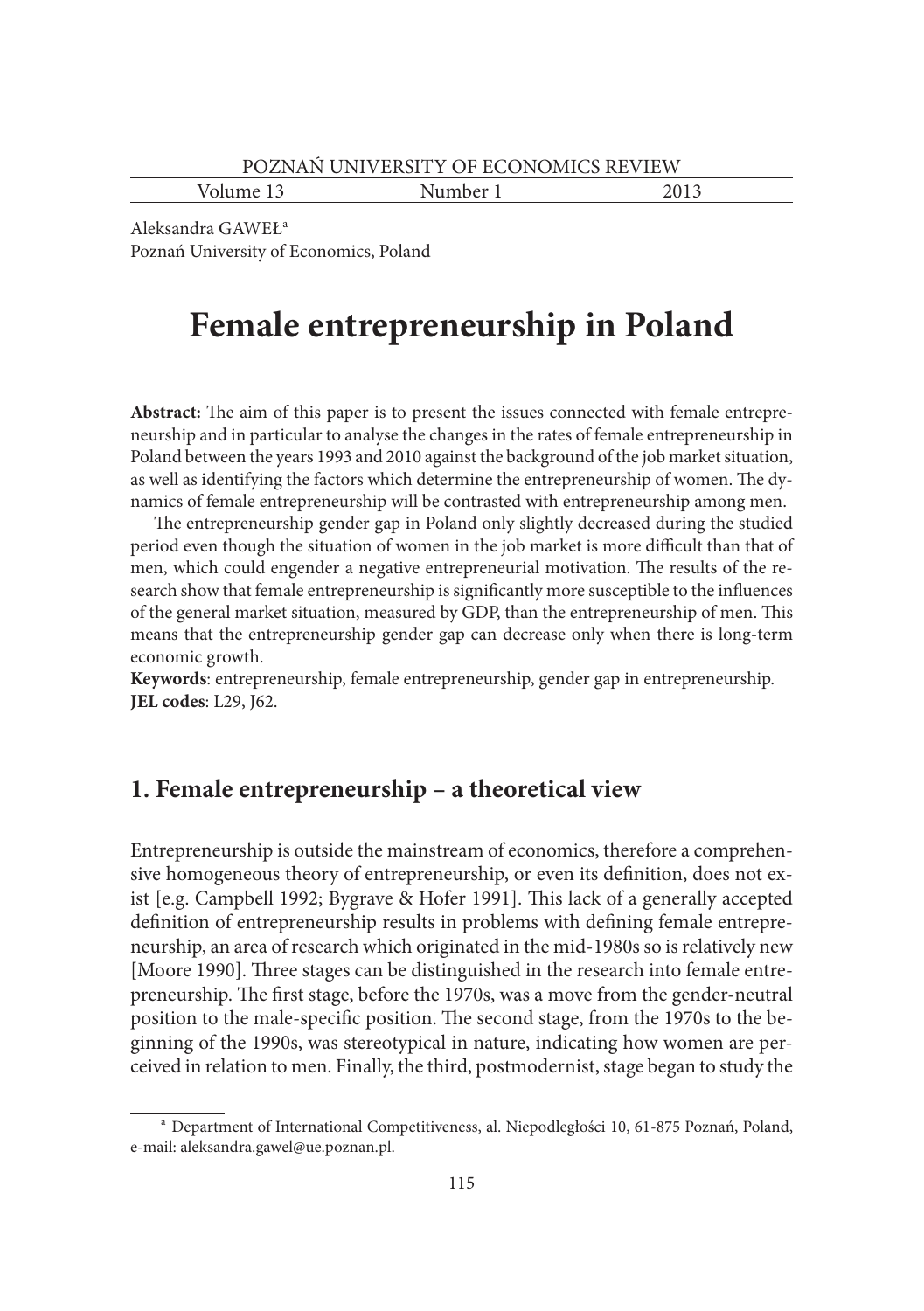otherness of female entrepreneurship. The postmodernist context makes it possible to ask questions about how women perceive being entrepreneurs and business owners [Kyrö 2009].

Linking gender issues and entrepreneurship may be a result of the way in which the two topics are perceived in our culture and how they are incorporated into social practice. The symbolic image of a business enterprise is associated with a personality that is pragmatic, creative, open-minded and adventurous. Entrepreneurship is symbolically connected with initiative-taking, accomplishment and relative risk, which are traditionally thought to be the domain of men. The traditional image of women involves passivity, adaptation and flexibility. As a result, female entrepreneurship has to be justified, as femininity and entrepreneurship belong to different imageries [Bruni, Gherardi & Poggio 2004], and entrepreneurship is traditionally perceived as a male attribute.

The above imagery is connected with the issue of gender-role stereotyping in entrepreneurship. Research results show that when students were asked in a questionnaire study about their perception of entrepreneurs in the context of genderrole stereotypes, they tended to perceive being an entrepreneur as a male-type role [Gupta et al. 2005]. Those people who perceive themselves as more similar to males, have stronger entrepreneurial intentions than those who describe themselves as less masculine [Gupta et al. 2009].

In order to be treated as serious business people many women tend to play down any issues relating to their gender and try to stress their similarities to male entrepreneurs. This shows that the gender issue seems to be crucial in the perception of female entrepreneurs [Lewis 2006].

It may be noticed, however, that although entrepreneurship is strongly perceived through the prism of gender stereotypes, it can also be a factor which will alter the meaning of gender and the way in which gender is lived [Hanson 2009].

Female entrepreneurship can be divided into two categories: the traditional generation of entrepreneurial women, concentrated around businesses involving household services, which require reduced skills and experience; and the modern generation, more actively involved in businesses more oriented towards profi t and creating new markets [Moore 1990].

Women worldwide are less likely to become involved in entrepreneurial activity than men [Minniti & Nardone 2007]. Male and female kinds of entrepreneurship differ in respect of the personal and business profiles, as the companies set up by men and women operate in different sectors, develop different products, have different aims and different structures [Verheul, van Stel & Thurik 2006]. Women tend to set up companies operating in the consumer or business service sectors and they usually achieve lower profits than men. They are also less willing than men to work very long hours [Zinger et al. 2007], which is obviously caused by the necessity to combine business and domestic duties.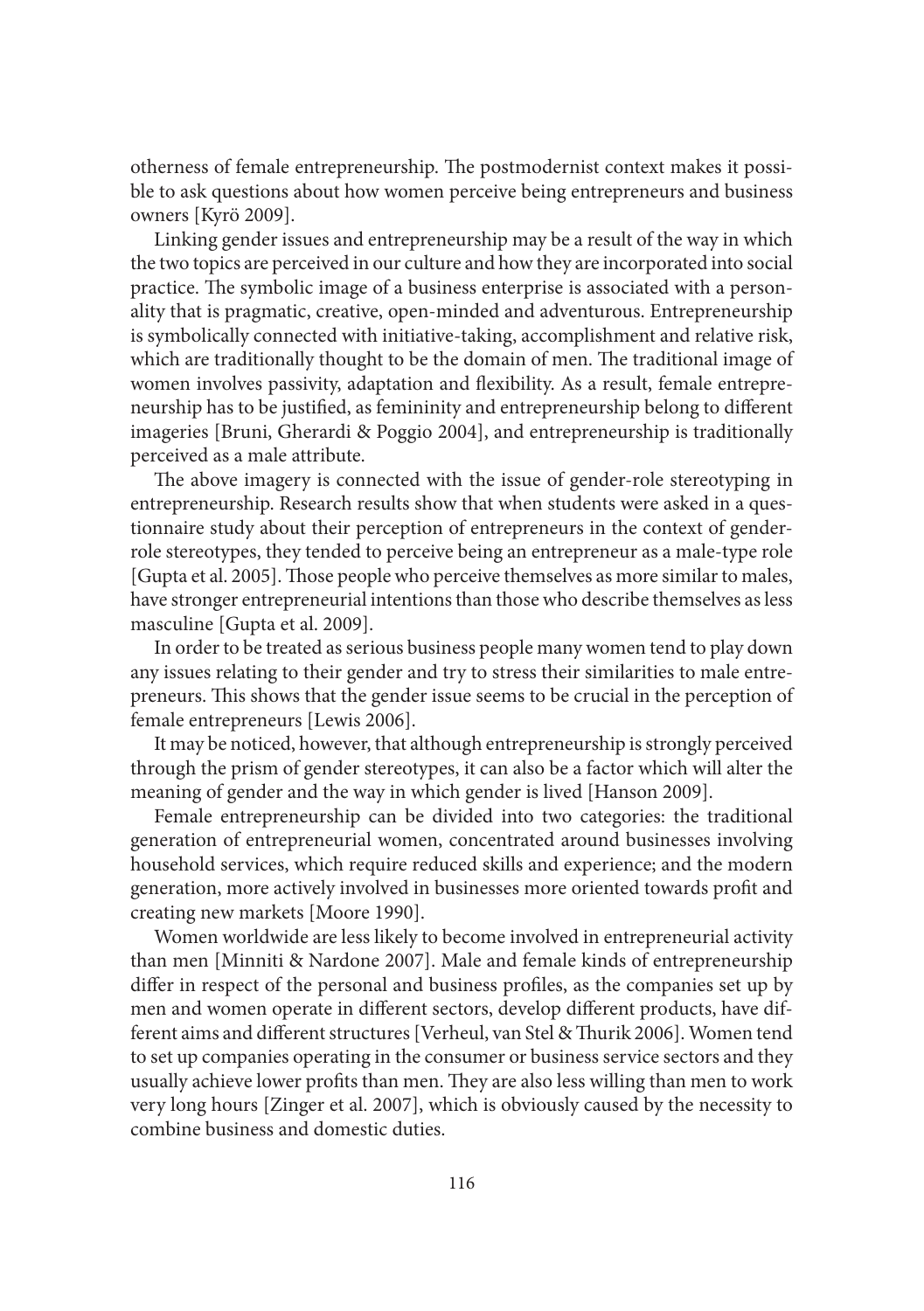The level of income achieved by female entrepreneurs is lower than that achieved by companies run by men. This discrepancy is usually explained by the lower level of women's human capital in business, which is a result of their more limited professional experience in similar companies or in family businesses, as well as their tendency to work shorter hours than men [Fairlie & Robb 2009].

In many other respects, however, male and female kinds of entrepreneurship do not differ significantly, for example in respect of the likelihood of their companies' success or failure, the level of risk involved in their business decisions, the choice of strategies and many others [Mueller 2004]. The rates of entrepreneurship among men and women react similarly to economic factors, the two exceptions being the unemployment rate and life satisfaction. The negative effect of the unemployment rate is weaker in the case of female than in the case of male entrepreneurship, and life satisfaction has a positive influence on women's entrepreneurial activity whereas it has no influence on male entrepreneurship [Verheul, van Stel & Thurik 2006]. Also, no significant gender differences have been found between men and women as regards the relationship between the likelihood of embarking on entrepreneurial activity and such factors as age, household income, work status or education. Men and women react in similar ways to the working environment [Minniti & Nardone 2007].

On the other hand, among the factors which are connected with gender those which have a positive and statistically significant influence on women's entrepreneurial activity include female education, the extent of female economic activities and the fertility rate, while the female earnings ratio has a negative influence [Kobeissi 2010].

The findings presented above were obtained by analysing, primarily, developed economies, whereas a study which compared female entrepreneurship in two countries undergoing a systemic transformation, Lithuania and Ukraine, showed that women had considerably more limited actual access to financial resources than men. Although formal access is equal, some informal factors such as gender norms and values, which are a reflection of a patriarchal system, restrict women's activity and their access to resources [Aidis et al. 2007].

Female entrepreneurs also come up against a number of myths and stereotypes when they try to obtain external financing from venture capital funds to develop their companies. Those myths relate to their abilities and capabilities, the composition and use of their networks, and the attractiveness of the industry where they run their businesses [Gatewood et al. 2009].

Despite these differences and similarities, in every country, regardless of the cultural or social factors, there exists a gender gap. The gender gap refers to a considerably lower level of entrepreneurship among women than among men. A review of the literature which discusses the causes of this gender gap [Startiene & Remeikiene 2008] has led to a grouping of the factors into the following catego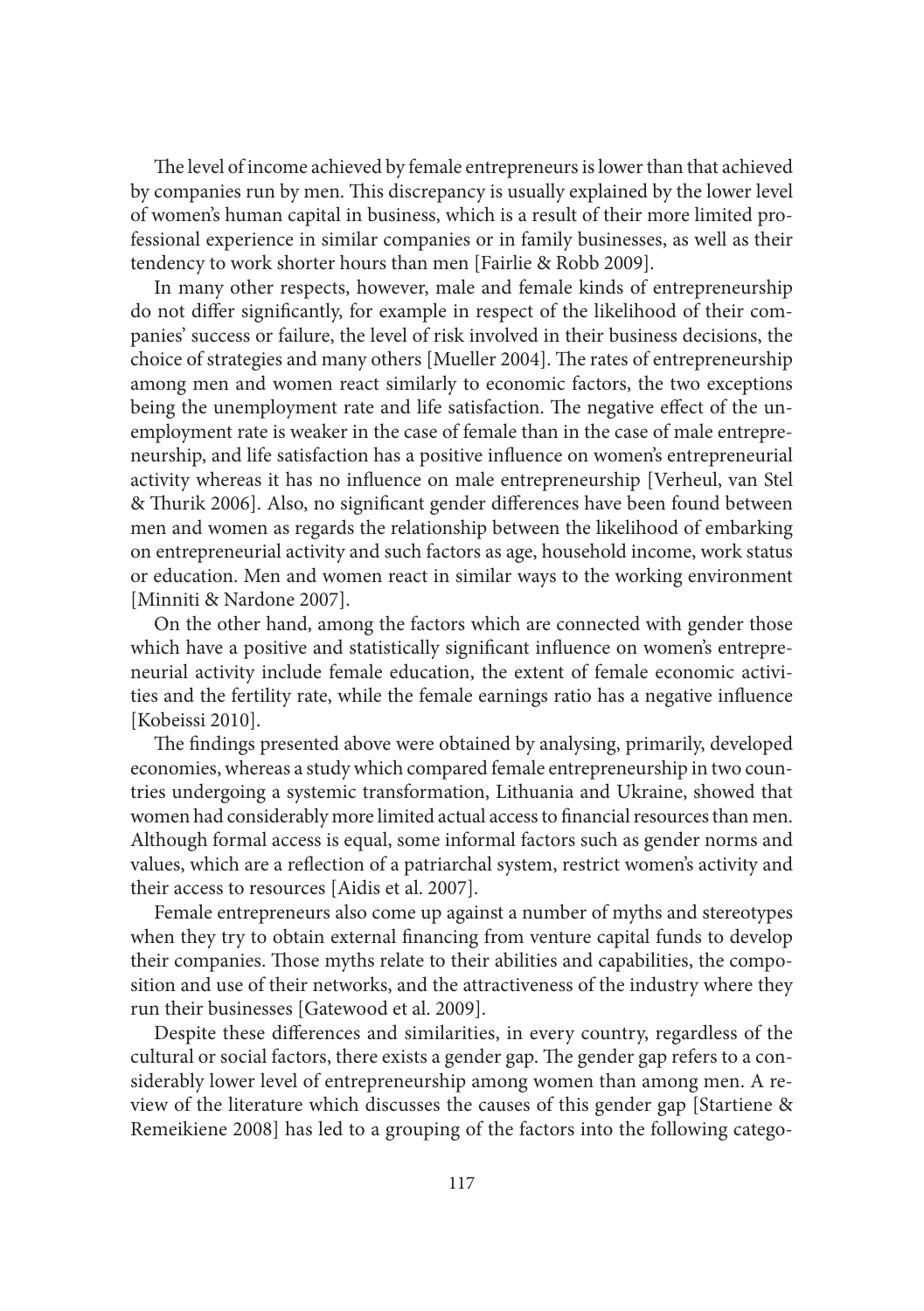ries: cultural factors, psychological factors, organizational factors, technical development, economic factors, demographic factors, institutional factors and governmental interventions. Additionally, these factors can be classified according to their influence on the gender gap. Some of the factors increase the gender gap, some decrease it, and some have no influence on it. For example, access to financial capital and the wage gap tend to increase the gender gap, whereas the share of the service sector in the economy is a factor which decreases the gender gap. The neutral factors, which do not affect the gender gap, include age and motivation [Startiene & Remeikiene 2008].

Above all, it is often stressed that, on the one hand, women are the driving force of the economy because they are active and efficient members of economic, political, professional or managerial communities. On the other hand, however, female entrepreneurs have a number of parental duties and inflexible household obligations which they try to effectively combine to maintain a balance between running a business and running a home [Apergis & Pekka-Economou 2010].

#### **2. Female entrepreneurship in Poland in the years 1993–2010**

In the discussion of female entrepreneurship it is assumed that entrepreneurship is one of the forms of professional activity. People who work can be either hired employees who receive remuneration for their work, or entrepreneurs who obtain income from running their own businesses. This approach is consistent with the occupational choice theory, which treats being an entrepreneur as one form of professional activity, which is an alternative to being an employee. The decision about becoming an entrepreneur or an employee is undertaken in a rational way, using all the available information to make the most profit from the chosen form of activity [Minniti & Bygrave 1999]. This choice is influenced by a number of factors, such as attitude towards risk-taking [Kihlstrom & Laffont 1979; Banerjee & Newman 1993], access to financial resources as a result of liquidity constraint models [e.g. Blanchflower & Oswald 1998; Holtz-Eakin, Joulfaian & Rosen 1994], or financial market imperfections [Paulson, Townsend & Karaivanov 2006].

The labour market is another factor influencing the occupational choice, e.g. the relationship between the wages available in the labour market and the potential profits from entrepreneurial activity [Blau 1987; Bernhardt 1994; Taylor 1996], or imbalances in the spheres of labour demand and labour supply [Alba-Ramirez 1994] which influence the quantity and quality of the jobs offered as well as the opportunities to find a job as an alternative occupational choice to entrepreneurship. According to empirical findings the propensity to take up self-employment is higher for males, unemployed people and those with past entrepreneurial experience, who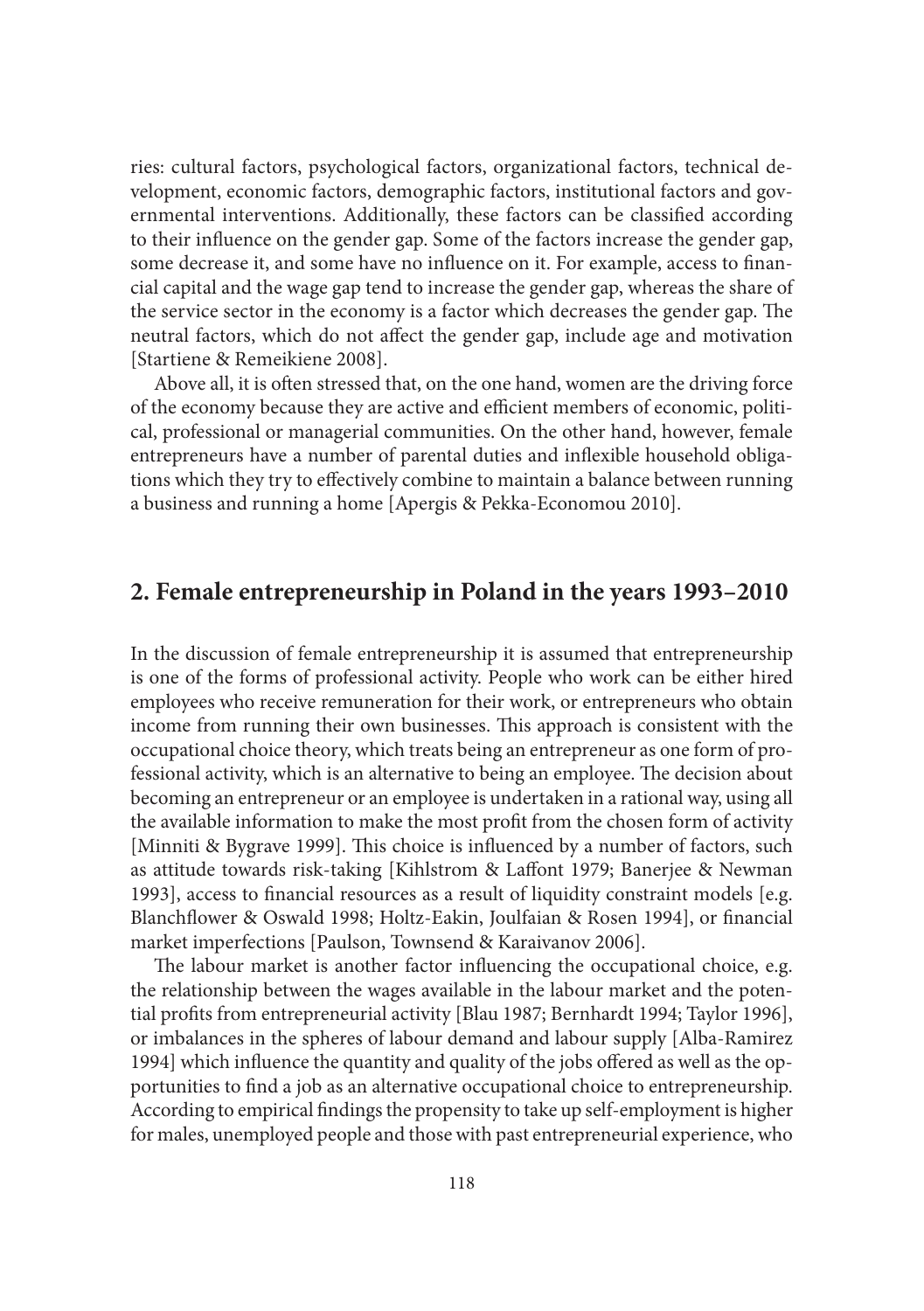live in more densely populated and faster growing regions with higher rates of new company formation [Wagner & Sternberg 2004].

Adopting the assumption that entrepreneurship is one of the forms of professional activity, any alternative to entrepreneurship means that female entrepreneurship in Poland must be considered against the background of the situation of women in the job market in comparison with the situation of men. In order to do this, first the rates of unemployment among men and women were compared together with the average periods of looking for work (Table 1).

**Table 1. Unemployment rate and the average period of looking for work in 1993 and 2010**

| Time             |       | Rate of unemployment | Average period of looking<br>for work (in months) |       |      |
|------------------|-------|----------------------|---------------------------------------------------|-------|------|
|                  | total | women                | men                                               | women | men  |
| 1st quarter 1993 | 14.2  | 15.6                 | 13.1                                              | 13.6  | 12.4 |
| 4th quarter 2010 | 9.6   |                      | 9.3                                               | 10.3  | 10   |

Source: Own compilation on the basis of Central Statistical Office data, Aktywność ekonomiczna *ludności Polski w IV kw. 2010* [Economic activity of the Polish population in the 4th quarter of 2010], Warszawa 2011.

Between the beginning of 1993 and the end of 2010 the situation of men and women in the job market improved, which is reflected in the decline of the overall unemployment rate from 14.2% to 9.6% as well as in the reduction of the period of looking for employment. This improvement did not depend on gender as for both men and women the unemployment rate was lower, and both men and women needed less time to find work.

It must be noticed, however, that despite those favourable trends in the job market, throughout the whole analysed period the situation of women was more difficult than that of men. The rate of female unemployment was higher than the rate of male unemployment both in 1993 (women – 15.6%, men – 13.1%) and in 2010 (women  $-10\%$ , men  $-9.3\%$ ), even though the difference decreased. In 1993 the difference between male and female unemployment amounted to 2.5 percentage points, and in 2010 it fell to the level of 0.7 percentage points.

The average time of looking for work among unemployed women throughout the analysed period was longer than in the case of unemployed men, although in this respect also the difference became smaller. In 1993, on average, women spent 13.6 months looking for employment, whereas men spent 12.4 months, which means that women had to look for work, on average, 1.2 months longer than men. In 2010 unemployed women needed, on average, 10.3 months to find work while men needed 10 months, so the difference in the time necessary to find a job decreased, on average, to 0.3 months.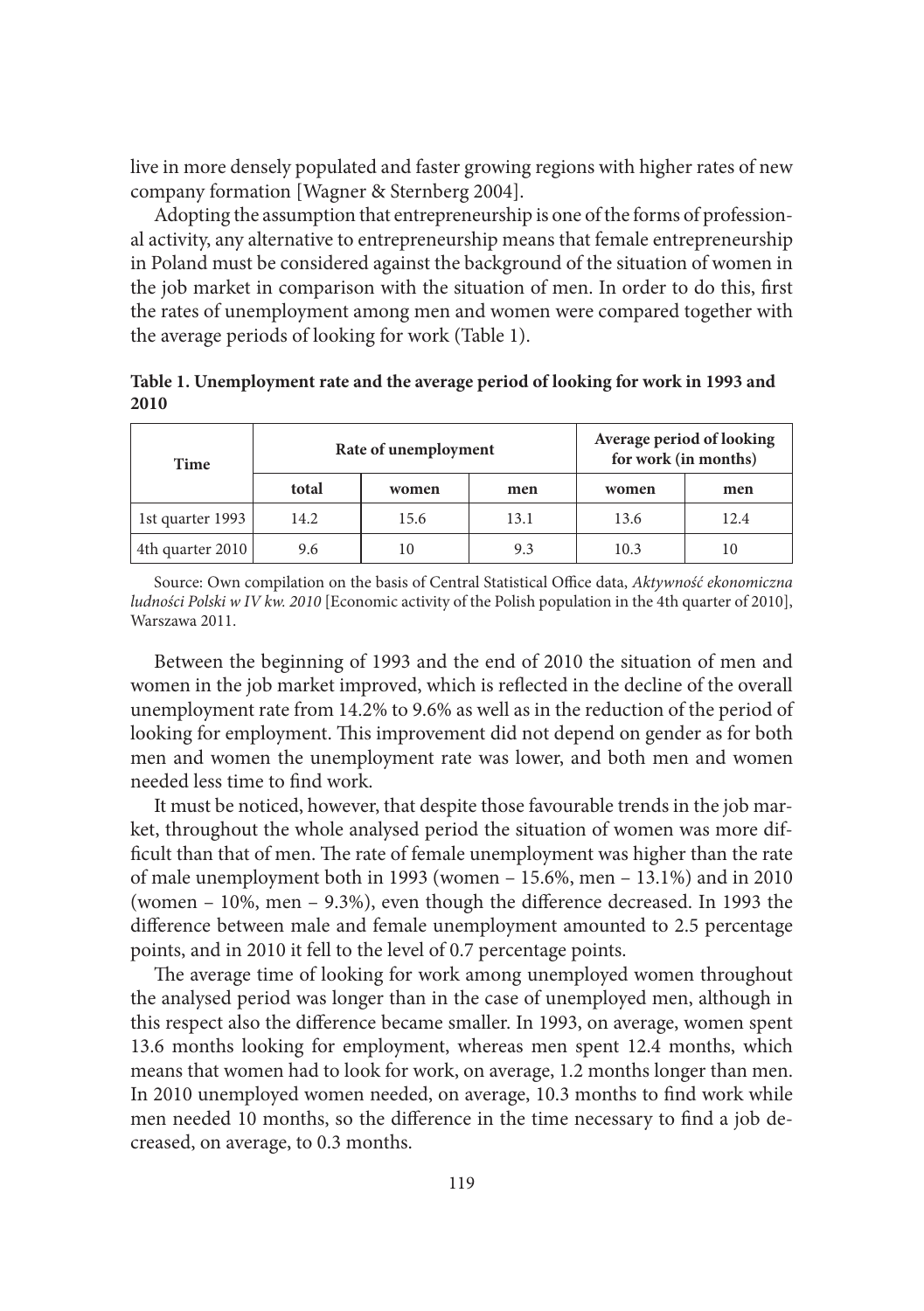The next set of variables which describe the situation in the job market is the professional activity rate and the employment rate (Table 2).

| Time             | Professional activity rate |       |      | <b>Employment rate</b> |       |      |  |
|------------------|----------------------------|-------|------|------------------------|-------|------|--|
|                  | total                      | women | men  | total                  | women | men  |  |
| 1st quarter1993  | 61.4                       | 53.5  | 69.2 | 52.3                   | 45.1  | 60.1 |  |
| 4th quarter 2010 | 55.8                       | 48.2  | 64.1 | 50.4                   | 43.4  | 58.6 |  |

**Table 2. Professional activity rate and unemployment rate among men and women in 1993 and 2010**

Source: Own compilation on the basis of Central Statistical Office data, Aktywność ekonomiczna..., op. cit.

Between the beginning of 1993 and the end of 2010 the overall rate of professional activity decreased from 61.4% of the total productive age population to 55.8%. This decrease affected both men and women. The level of women's professional activity was lower than men's both at the beginning of the analysed period (women – 53.5%, men – 69.2%) and at the end (women – 48.2%, men – 64.1%). The discrepancy between the rates of men's and women's professional activity decreased from 15.7 to 12.9 percentage points.

Also, the rate of employment fell from 52.3% of the productive age population in 1993 to 50.4% in 2010, irrespective of gender. The rate of women's employment was lower than the rate of men's employment both in 1993 (women – 45.1%, men – 60.1%) and in 2010 (women – 43.3%, men – 58.6%). However, in the case of this parameter the difference between the rates of men's and women's employment increased from 15 percentage points in 1993 to 15.2 percentage points in 2010, and although this increase is relatively small, it indicates a growing discrepancy between the rates of employment of men and women.

The rates of employment were also studied in respect of the age of men and women (Table 3), although due to data availability only the 4th quarter of 2010 was analysed.

|       | Employment rate according to age |           |           |           |           |               |                |  |
|-------|----------------------------------|-----------|-----------|-----------|-----------|---------------|----------------|--|
|       | total                            | $15 - 24$ | $25 - 34$ | $35 - 44$ | $45 - 54$ | $55 - 59(64)$ | over<br>60(65) |  |
| Total | 50.4                             | 25.8      | 77        | 81.9      | 73.9      | 42.4          | 6.4            |  |
| Women | 43.4                             | 21        | 68.9      | 77.1      | 70        | 35.8          | 5.8            |  |
| Men   | 58.6                             | 30.4      | 85        | 86.8      | 77.3      | 46.5          | 7.5            |  |

**Table 3. Rate of employment for men and women according to age in the 4th quarter of 2010**

Source: Own compilation on the basis of Central Statistical Office data, Aktywność ekonomiczna..., op.cit.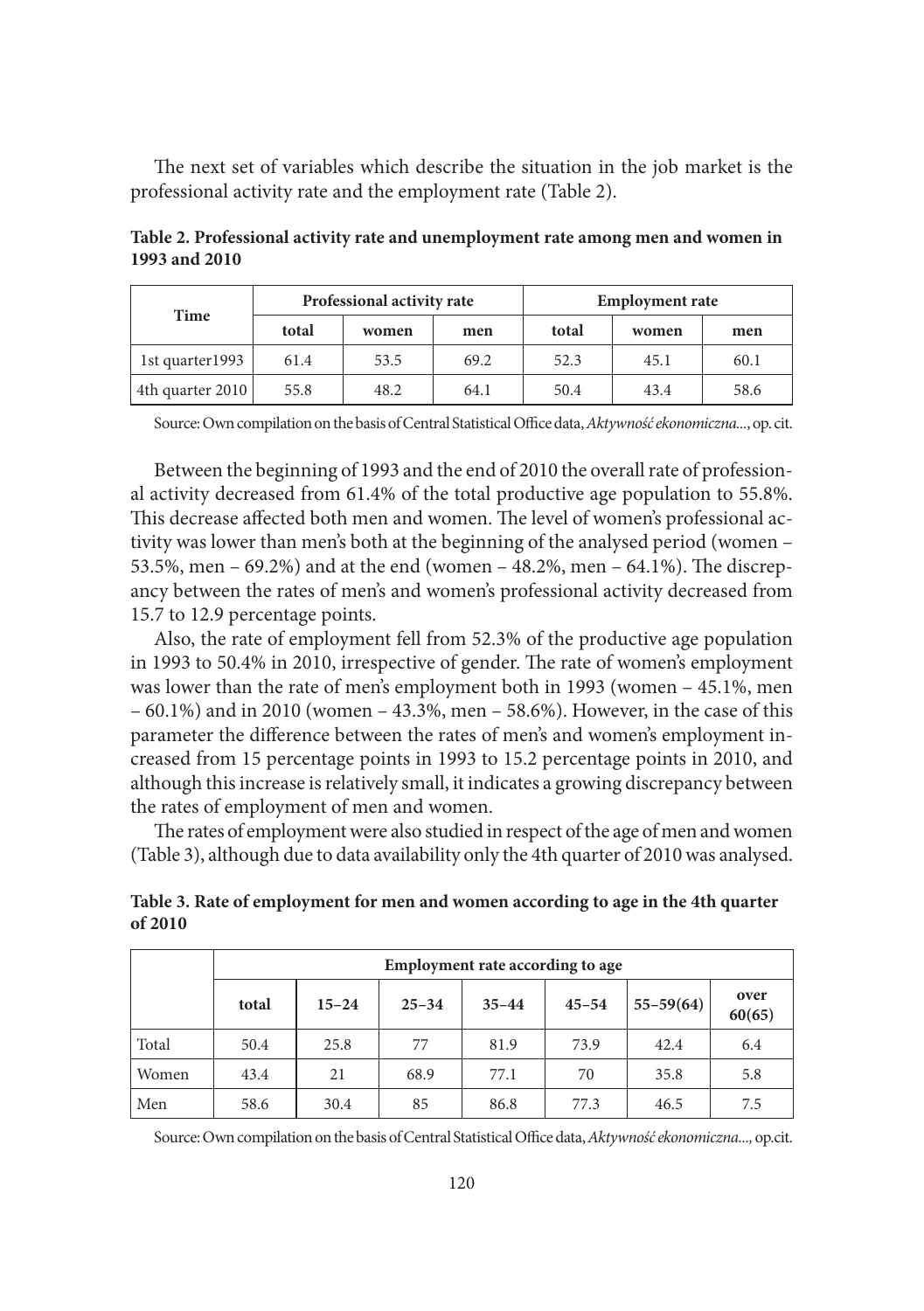In the 4th quarter of 2010 the rate of employment in the total population of women (43.4%) was lower by approximately 15 percentage points than the rate of employment in the total population of men (58.6%). The situation was very similar in each age group. The rate of employment is the highest among women between 35 and 44 years of age, in which group 77% of women work. Obviously, the lowest rate of employment is recorded among women at retirement age, of which only about 5.8% are employed.

Comparing the discrepancy between men's and women's rates of employment, it can be observed that the greatest discrepancy occurs in the 24–34 age group, where the rate of employment among men (85%) is higher by over 16 percentage points than among women (68.9%). The smallest discrepancy, only 1.7 percentage points, is in the retirement age group, where 5.8% of women and 7.5% of men are employed. Apart from the retirement age group, the second smallest discrepancy, about 7.3 percentage points, was recorded in the 45–54 age group, in which 70% of women and 77.3% of men work.

The above data indicate that the situation of women in the job market in respect of the possibilities of employment, the rate of professional activity and the rate of employment is worse than the situation of men. Between the years 1993 and 2010 the situation with regard to unemployment improved in general, but unemployment among women is still higher than among men. As regards professional activity, it declined both for men and for women, but the proportion of professionally active women is lower than professionally active men.

It is generally thought that despite a high level of education, women in Poland generally tend to work in lower positions and get lower salaries than men who do comparable work. As a result of this, women might be tempted to start their own businesses for two main reasons: firstly, to create a workplace for themselves; and secondly, to become independent as regards managing their time [Wasilczuk & Zieba 2008].

One could assume that the above situation will trigger a negative motivation in women and push a considerable number of them into entrepreneurship as an alternative to paid employment, especially that running one's own business makes it possible to be independent. Table 4 presents the professional activity structures of men and women. However, the interpretation of the data is not clear-cut.

Women accounted for approximately 46% and men for approximately 54% of wage-earning employees both at the beginning of 1993 and at the end of 2010. So the gender structure of wage earning employees remained fairly stable over time, and the difference between the proportions of men and women, about 8 percentage points, is not very large.

Far greater discrepancies can be observed when analysing the gender structure of entrepreneurs. Only about 30% of entrepreneurs are women and about 70% are men. Among the self-employed, i.e. people who run their own businesses but do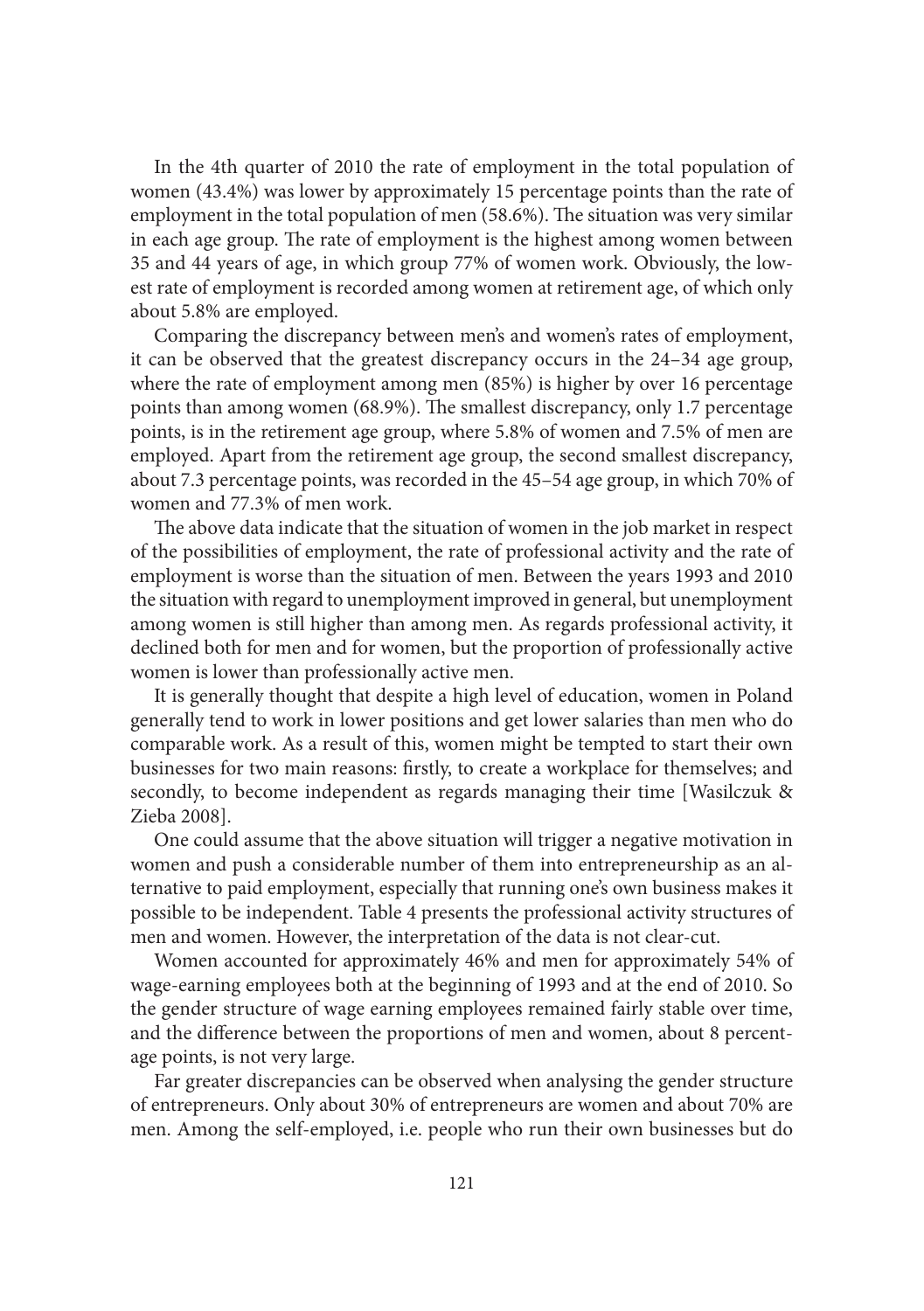| <b>Structure</b>                | 2nd quarter 1993               | 4th quarter 2010 |       |  |
|---------------------------------|--------------------------------|------------------|-------|--|
| Proportion of working women in: | labour force                   | 39.08            | 40.80 |  |
| Proportion of working men in:   |                                | 47.12            | 49.90 |  |
| Proportion of women in:         | wage-earning em-               | 46.10            | 46.57 |  |
| Proportion of men in:           | ployees                        | 53.90            | 53.43 |  |
| Proportion of women in:         | self-employed in               | 29.68            | 32.74 |  |
| Proportion of men in:           | the non-agricultural<br>sector | 70.32            | 67.26 |  |
| Proportion of women in:         | entrepreneurs in               | 28.72            | 31.08 |  |
| Proportion of men in:           | the non-agricultural<br>sector | 71.28            | 68.92 |  |

**Table 4. Structure of professional activity according to gender (in %)**

Source: Own compilation on the basis of Central Statistical Office data.

not employ workers, the proportion of women is higher by approximately 1 percentage point than among entrepreneurs proper, i.e. those who run a business and employ staff.

Although the proportion of women in the number of wage-earning employees remained fairly stable between the years 1993 and 2010, their proportion among entrepreneurs increased. In 1993 women accounted for 29.68% of self-employed people in the non-agricultural sector, and in 2010 this figure increased to 32.74%; an increase of approximately 3 percentage points. The proportion of women among entrepreneurs was 28.72% in 1993 and 31.08% in 2010, so the proportion increased by approximately 2.4 percentage points.

Concluding, it can be observed that although the proportion of women among entrepreneurs is rather low, it did increase a little, which may indicate that female entrepreneurship is beginning to catch up.

Additionally, the results of research into entrepreneurship in Poland show that companies run by women are on average smaller than those run by men and are characterised by lower development aspirations [Wasilczuk & Zieba 2008].

## **3. The dynamics of female entrepreneurship in Poland**

In this article entrepreneurship is understood as conducting business activity on one's own account, regardless of issues such as employing workers or the extent of ownership or co-ownership of the company. Thus female entrepreneurs are those women who are involved in business activity. As a result of the definition adopted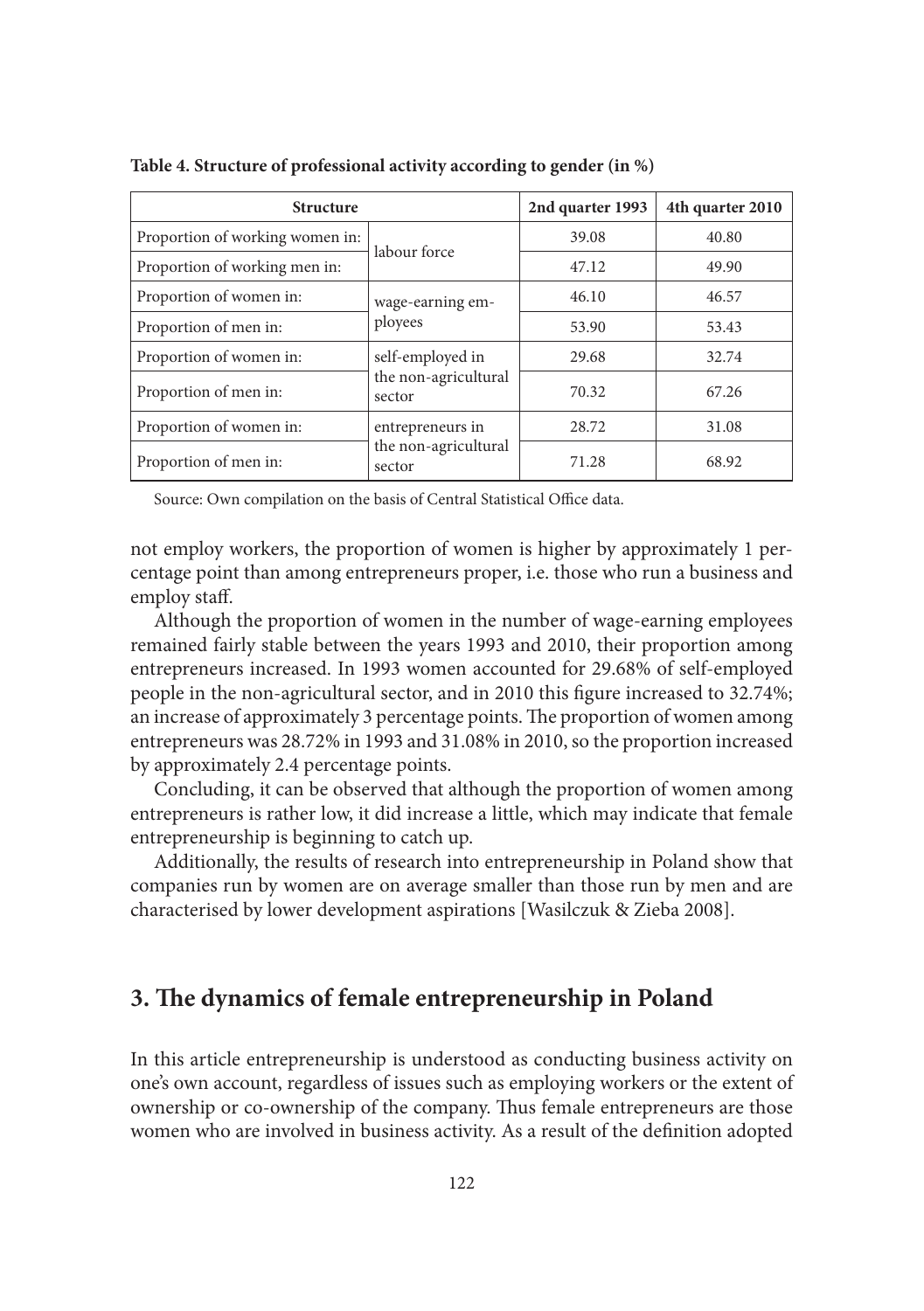two rates of female entrepreneurship were distinguished, which was the basis for analysing changes in the areas studied:

- the rate of female self-employment (RFS) in labour force, which denotes the proportion of women involved in business activities without employing workers in the non-agricultural sector of the female labour force
- the rate of female entrepreneurship (RFE), which denotes the proportion of women involved in business activities and employing workers in the non-agricultural sector of the female labour force.

For comparison purposes the situation of women is contrasted with the situation of men, where male entrepreneurship is a reference point. For this reason the rate of male self-employment in the non-agricultural sector (RMS) and the rate of male entrepreneurship in the non-agricultural sector (RME) were determined.

In order to calculate the above mentioned rates data from the Central Statistical Office were used, which is published quarterly in "Aktywność ekonomiczna ludności Polski"[Economic activity of the Polish population].

First of all, the dynamics of the male and female rates of entrepreneurship in the years 1993–2010 were analysed. The findings are presented in Table 5.

| <b>Measures</b>         | Rate of female self-<br>employment in the<br>labour force | Rate of female en-<br>trepreneurship in<br>the labour force | Rate of male self-<br>employment in the<br>labour force | Rate of male entre-<br>preneurship in the<br>labour force |  |
|-------------------------|-----------------------------------------------------------|-------------------------------------------------------------|---------------------------------------------------------|-----------------------------------------------------------|--|
| Average                 | 3.58                                                      | 1.98                                                        | 6.56                                                    | 3.85                                                      |  |
| Standard<br>deviation   | 0.39                                                      | 0.27                                                        | 0.45                                                    | 0.41                                                      |  |
| Percentage<br>deviation | 10.76                                                     | 13.47                                                       | 6.85                                                    | 10.55                                                     |  |
| Dynamics                | 145.14                                                    | 176.94                                                      | 121.17                                                  | 152.22                                                    |  |

**Table 5. Dynamics of the rates of male and female entrepreneurship in the years 1993– 2010**

Source: Own compilation on the basis of Central Statistical Office data.

On average, in the years 1993–2010 the proportion of self-employed women in the non-agricultural sector amounted to approximately 3.58% of the total female labour force, whereas the proportion of self-employed men amounted to approximately 6.56% of the total male labour force. Additionally, in the female labour force, on average, about 1.98% of women were entrepreneurs, whereas male entrepreneurs represented approximately 3.85% of the male labour force. These data show that women undertake both of the above-mentioned kinds of entrepreneurial activity approximately half as often as men, which confirms the existence of a gender gap in this respect in Poland.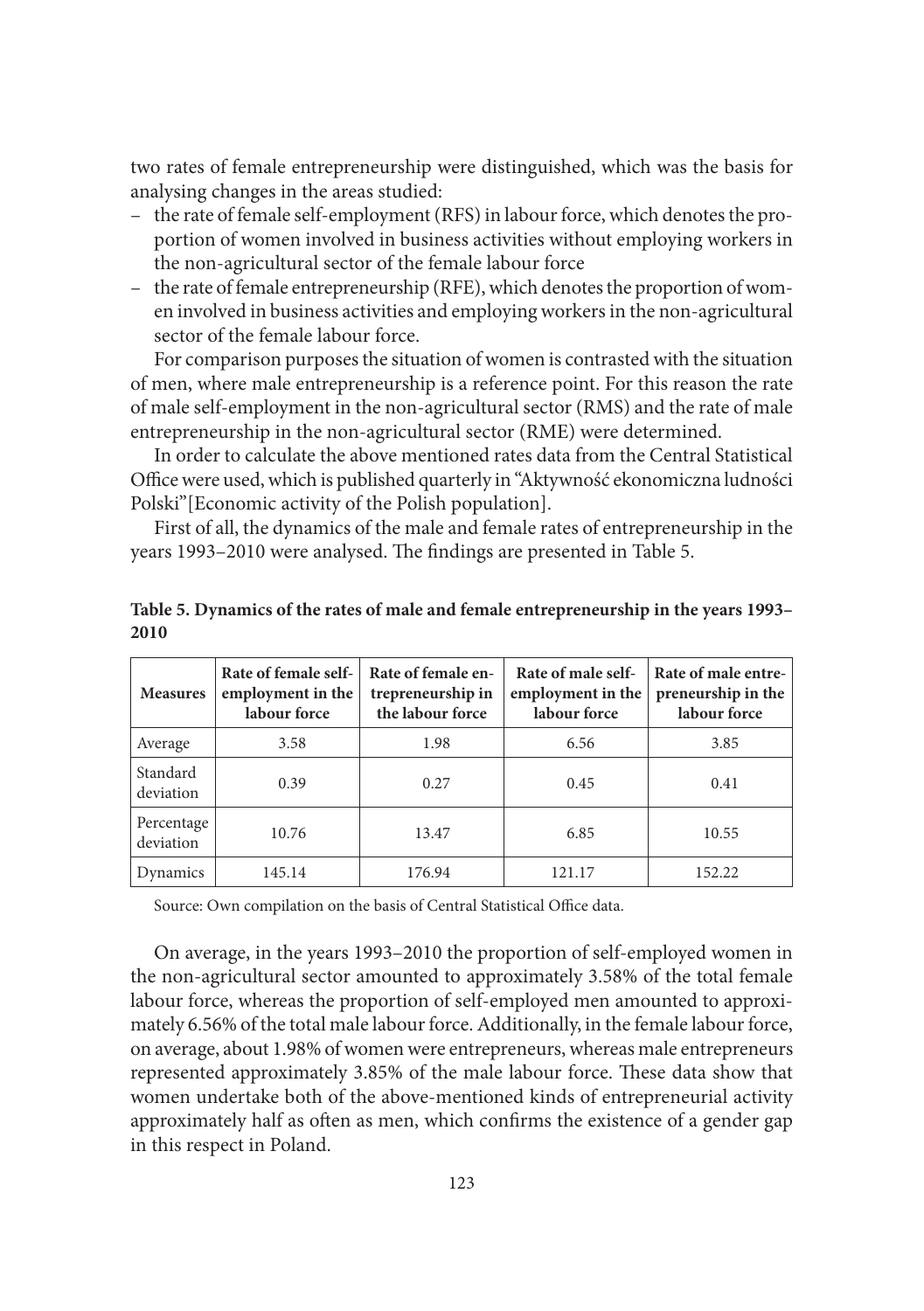Calculating the standard deviation as a percentage of the average value, it can be observed that the dynamics of entrepreneurship is greater than the dynamics of self-employment in relation to both genders. However, both the female self-employment rate and the female entrepreneurship rate are characterised by greater dynamics than the corresponding rates among men. In the case of both rates, the differences amount to approximately 3 percentage points.

Throughout the analysed period the rates of male and female entrepreneurship increased, but the rates among women were more dynamic. Between the 2nd quarter of 1993 and the end of 2010 the rate of self-employment among women rose by about 45% and among men by about 21%. During the same period the rate of entrepreneurship increased by about 76% among women and by about 52% among men.

In order to further analyse female entrepreneurship in comparison to male entrepreneurship the time series were transformed into logarithms, and then subjected to seasonal decomposition to eliminate any seasonal and irregular components. As a result, time series were obtained which reflected the effect of the development trend and cyclical fluctuations. These are presented in Chart 1 and Chart 2.

As the data in Chart 1 show, throughout the 1993–2010 period the rate of female self-employment remained at a lower level than the rate of male self-employment, which confirms the existence of a gender gap in Poland in the time period studied. This difference is fairly stable over time: in those time periods when the rate of male employment increased (e.g. 1996–1998 or 2006–2010), the rate of female self-employment increased as well. On the other hand, when the rate of male selfemployment dropped (e.g. 1998–2006), so did the rate of female self-employment.

It is worth noting, however, that the trajectory over time for the rate of male self-employment is considerably more stable than that for the rate of female selfemployment, with the latter showing greater fluctuation.

The situation was very similar in the case of entrepreneurship rates. One can observe that the changes in the rates of male and female entrepreneurship followed a broadly similar pattern. Over the whole of the period studied the rate of male entrepreneurship remained at a higher level than the rate of female entrepreneurship. The two rates tended to rise simultaneously in the same time periods (e.g. 1993– 1998, 2003–2009) as well as drop simultaneously (e.g. 1998–2003).

One look at the rates self-employment and entrepreneurship among men and women (Chart 1 and Chart 2) reveals that there exists a considerable gender gap which did not significantly decrease during the analysed period.

In order to assess the influence of the economic situation on female entrepreneurship, an estimation of regression function parameters was conducted. The dependent variables were two rates for women (RFS and RFE) and two rates for men (RMS and RME), and the independent variable was GDP. The value of GDP was adjusted according to the Consumer Price Index, then transformed into a logarithm and, just as in the case of entrepreneurship rates, cleared of seasonal and random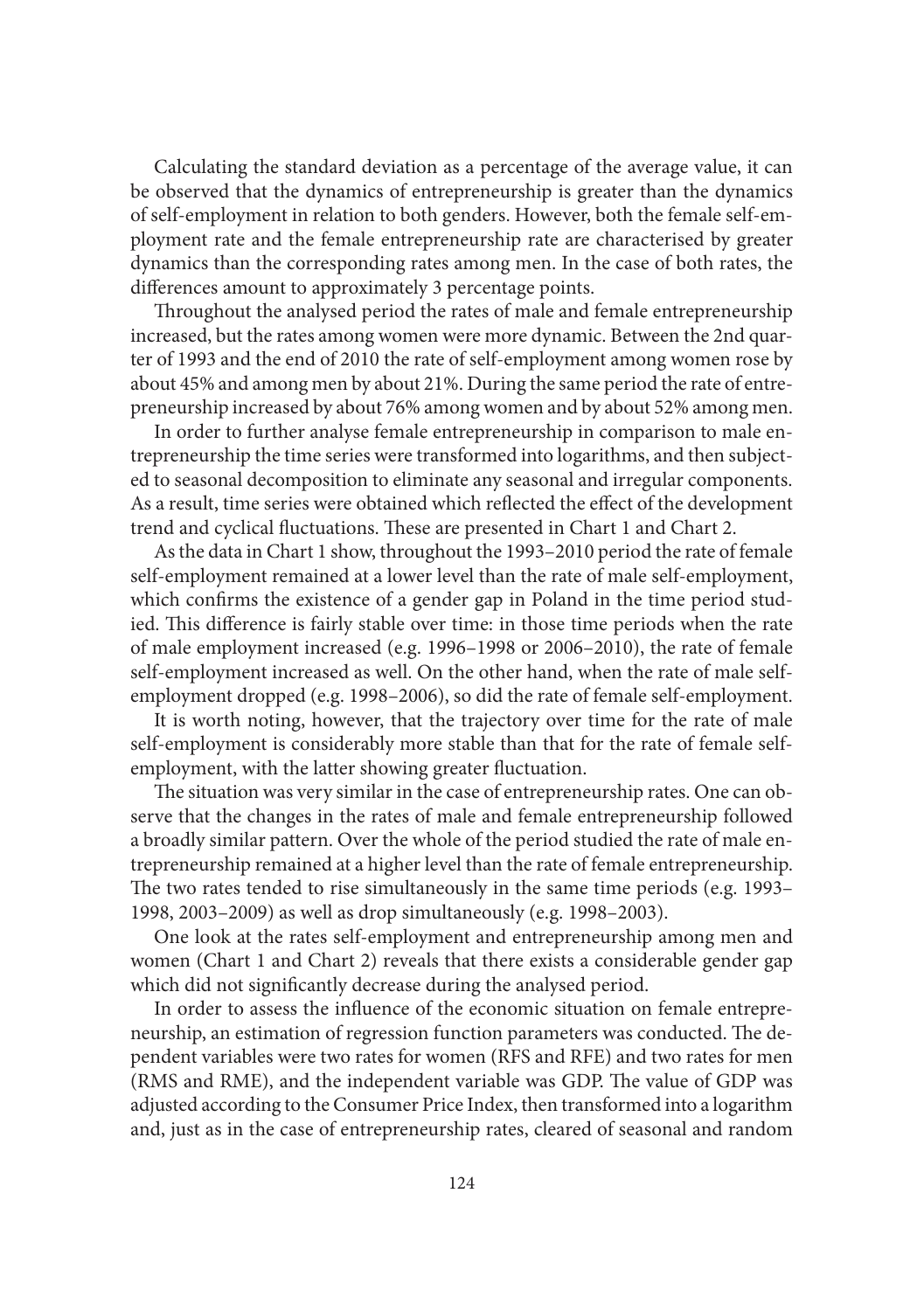

**Firgure 2. Rates of male and female entrepreneurship in the labour force in the non-agricultural sector (data in natural logarithms cleared of**  seasonality and random fluctuations)

Source: Own compilation on the basis of Central Statistical Office data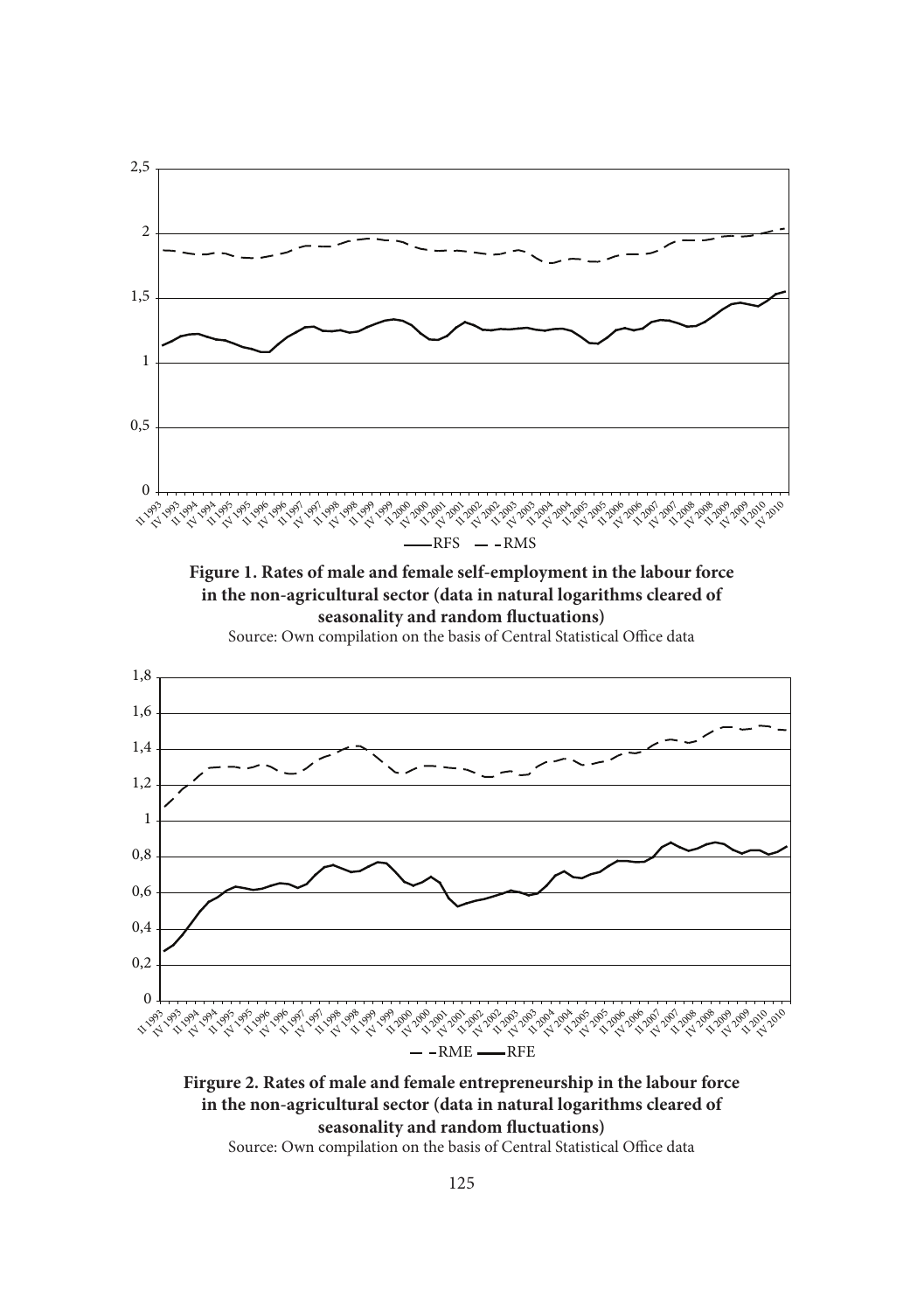fluctuations. As a result of the regression function parameter estimation, four functions were specified. These are presented in Table 6.

| Table 6. The results of an estimation of regression function parameters for the rates of |
|------------------------------------------------------------------------------------------|
| self-employment and entrepreneurship among men and women in relation to GDP as           |
| an independent variable                                                                  |

| Depen-            |                                                                                                                                                          | <b>Independent variables</b> |                  |               |          |         |
|-------------------|----------------------------------------------------------------------------------------------------------------------------------------------------------|------------------------------|------------------|---------------|----------|---------|
| dent<br>variables | <b>Function adjustment</b>                                                                                                                               | name                         | coeffi-<br>cient | std.<br>error | t-ratio  | p-value |
|                   | Sum squared resid = $0.357269$                                                                                                                           | const                        | 0.4320           | 0.1101        | 3.9230   | 0.0002  |
| <b>RFS</b>        | S.E. of regression $= 0.071957$<br>$R$ -squared = 0.456780<br>Adjusted R-squared $= 0.448907$<br>$F(1, 69) = 58.02033$                                   | GDP                          | 0.1128           | 0.0148        | 7.6170   | 0.0000  |
| <b>RFE</b>        | Sum squared resid = $0.458289$<br>S.E. of regression $= 0.081498$<br>$R$ -squared = 0.619198<br>Adjusted R-squared = $0.613679$<br>$F(1, 69) = 112.1963$ | const                        | $-0.6319$        | 0.1247        | $-5.066$ | 0.0000  |
|                   |                                                                                                                                                          | GDP                          | 0.1777           | 0.0168        | 10.59    | 0.0000  |
| <b>RMS</b>        | Sum squared resid = $0.258777$<br>S.E. of regression $= 0.061240$<br>$R$ -squared = 0.130582<br>Adjusted R-squared $= 0.117982$<br>$F(1, 69) = 10.36346$ | const                        | 1.5833           | 0.0937        | 16.89    | 0.0000  |
|                   |                                                                                                                                                          | GDP                          | 0.0406           | 0.0126        | 3.2190   | 0.0020  |
| <b>RME</b>        | Sum squared resid = $0.292769$                                                                                                                           | const                        | 0.4233           | 0.0997        | 4.2460   | 0.0000  |
|                   | S.E. of regression = $0.065139$<br>$R$ -squared = $0.554387$<br>Adjusted R-squared $= 0.547929$<br>$F(1, 69) = 85.84294$                                 | GDP                          | 0.1242           | 0.0134        | 9.2650   | 0.0000  |

Source: Own compilation on the basis of Central Statistical Office data.

As indicated by the data in Table 6, the level of GDP is a factor which in a statistically significant way influences the statistical activity rates of entrepreneurs irrespective of gender. The evidence for this is the p-value, which in the case of each of the regression functions is lower than the critical value 0.01.

For each of the functions the value of the regression function parameter is positive, which means that the level of GDP is directly proportional to the rates of male and female entrepreneurship. An improvement in the overall economic situation, measured by GDP, contributes to an increase in entrepreneurial activity, both in the form of self-employment and full entrepreneurship, among men and women. Thus it can be stated that both male and female entrepreneurs respond to positive motivations generated by the market.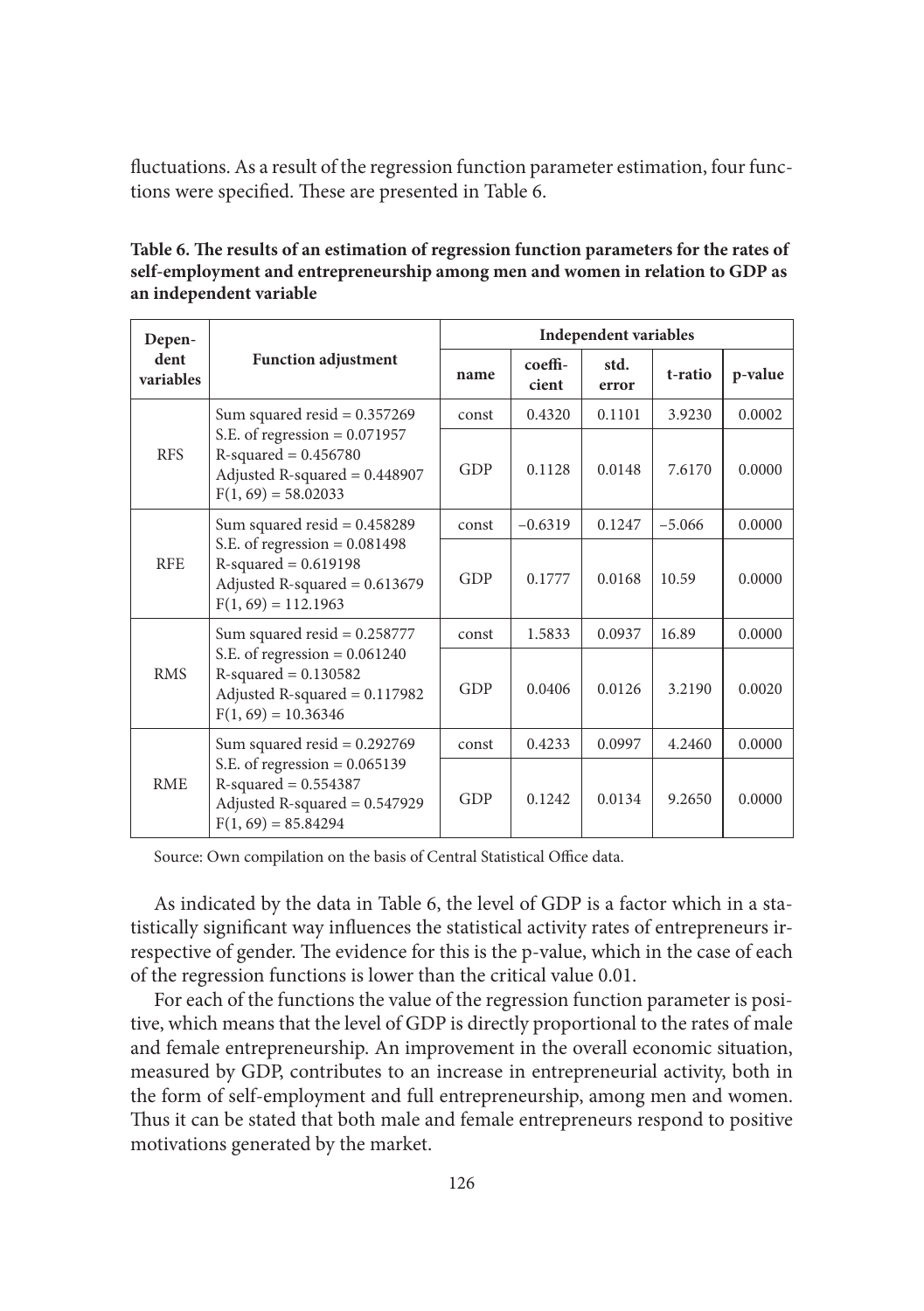When comparing the values of the regression function parameters, one can notice that the parameters of the regression functions for the rates of female entrepreneurship are higher than for the corresponding functions for male entrepreneurship. This indicates that the level of female entrepreneurial activity is more sensitive to changes in the overall market situation. In times of economic growth the increase in entrepreneurial activity among women is greater than among men, so the entrepreneurial gender gap decreases. However, when the economic situation deteriorates, the level of entrepreneurial activity among women declines more substantially than among men, so the gender gap increases. The ultimate proportion between male and female levels of entrepreneurial activity is the result of changes occurring over a long period of time, when the periods of economic upturn were altogether relatively longer than the periods of economic downturn. The findings presented above can also be linked with the results of research which compared female entrepreneurship in Lithuania and Ukraine, two countries undergoing transformation. The research in Lithuania discovered that the relatively fast economic growth contributed to a rapid increase in the number of female entrepreneurs [Aidis et al. 2007]. Thus it can be assumed that a prolonged period of economic growth is a factor which could lead to a decrease in the gender gap in the long term.

When comparing both rates of female entrepreneurship it can be observed that the rate of full entrepreneurship is more susceptible to the influence of changes in the economic situation measured by GDP than the rate of female self-employment. This is showed in the values of regression function parameters: in the case of the regression function relating to the rate of female entrepreneurship the value is higher.

## **Conclusions**

During the period between 1993 and 2010 a considerable and lasting gender gap in entrepreneurship existed in Poland. The rates of female self-employment and entrepreneurship in the non-agricultural sector were on average approximately half as high as the corresponding rates among men. In the studied period self-employed women represented approximately 3.58% of the total female labour force, whereas self-employed men accounted for approximately 6.56% of the total male labour force. Additionally, in the female labour force, on average, 1.98% of women were entrepreneurs, while in the male labour force the proportion of entrepreneurs was approximately 3.85%.

The rates of female self-employment and entrepreneurship are not only lower but also more dynamic and more susceptible to changes in the overall economic situation than the corresponding rates among men. This greater susceptibility means that during economic upturns the rates for women increase faster than the rates for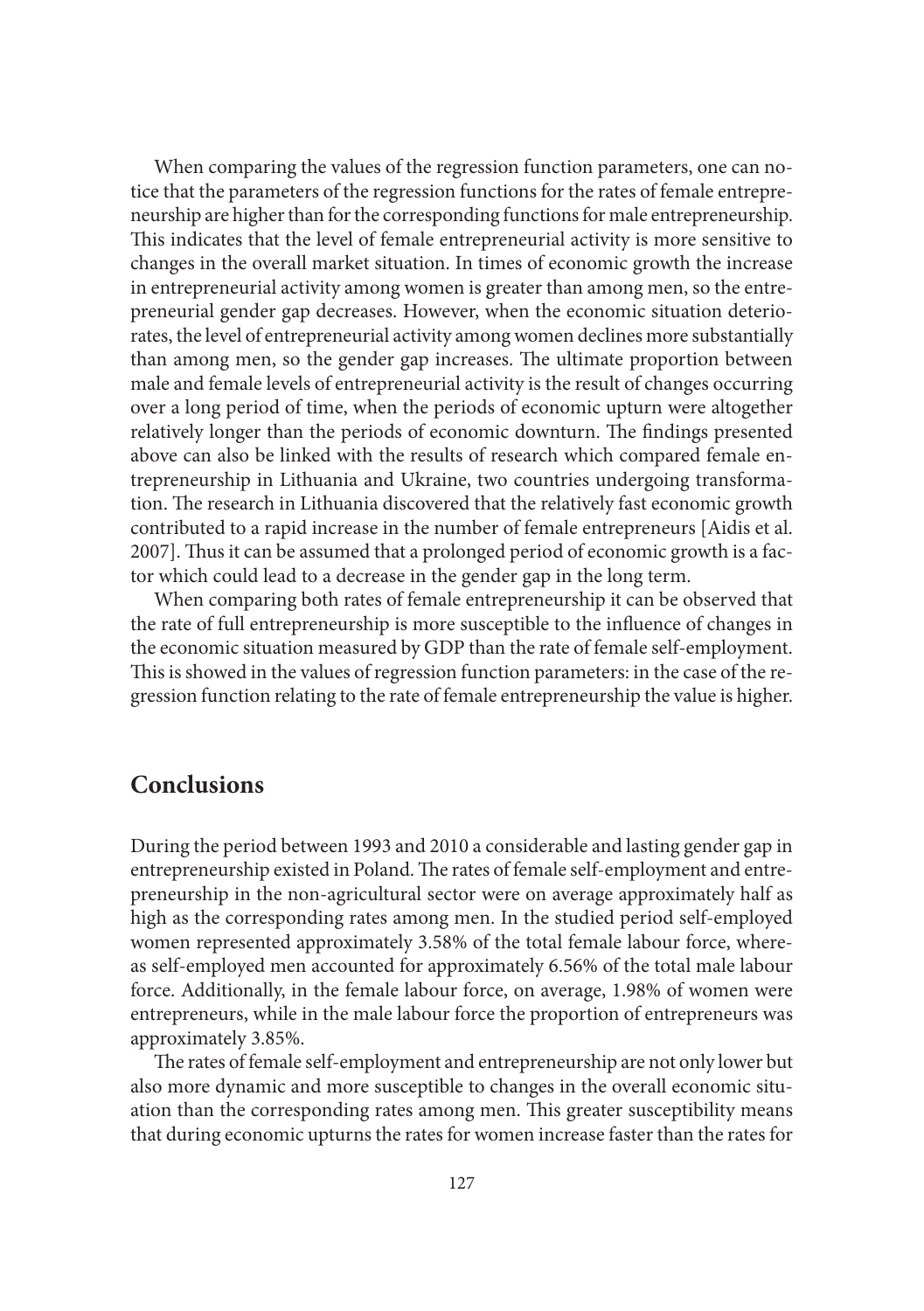men, but also that during economic downturns they tend to decrease more sharply than the rates of male entrepreneurship. This relationship might be the result of the overall female situation. During economic upturns there is a growing number of business opportunities and it is much easier to achieve entrepreneurial success even with reduced effort. This might encourage women to become entrepreneurs because running a business during a time of economic growth is easier and more profitable than during downturns and helps women to combine professional and family duties. Conversely, during economic downturns business opportunities are less numerous and profitable, which means that it is much more difficult to run a business. Therefore it might be much more difficult for women to combine their professional and private activities and this could be the reason why during such times the rate of female entrepreneurship decreases more sharply than the rate of male entrepreneurship.

The above findings indicate that decreasing or even eliminating the entrepreneurship gender gap in Poland is going to be a long-lasting process which will only be possible if there are prolonged periods of economic growth. At the same time the results of the analyses presented in this paper seem to provide some support for the opinion that there is a link between entrepreneurship and masculinity [Bruni, Gherardi & Poggio 2004]. However, it also seems appropriate to stress that women ought to be provided with support so that they could more easily combine their home responsibilities with running their own companies [Apergis & Pekka- -Economou 2010], which from the perspective of the foreseeable future could reduce the extent of the entrepreneurial gender gap. Further research could investigate questions regarding how entrepreneurial women perceive running their own companies as a part of their overall activities.

#### *References*

- Aidis, R., Welter, F., Smallbone, D., Isakova, N., 2007, *Female Entrepreneurship in Transition Economies: The Case of Lithuania and Ukraine*, Feminist Economics, vol. 13, pp. 157–183.
- Alba-Ramirez, A., 1994, *Self-employment in the Midst of Unemployment: The Case of Spain and the United States*, Applied Economics, vol. 26, pp. 189–204.
- Apergis, N., Pekka-Economou, V., 2010, *Incentives and Female Entrepreneurial Activity: Evidence from Panel Firm Level Data*, International Advances in Economic Research, vol. 16, pp. 371–387.
- Banerjee, A.V., Newman, A.F., 1993, *Occupational Choice and the Process of Development*, Journal of Political Economy, vol. 101, pp. 274–298.
- Bernhardt, I., 1994, *Comparative Advantage in Self-employment and Paid Work*, Canadian Journal of Economics, vol. 27, pp. 273–289.
- Blanchfl ower, D.G., Oswald, A.J., 1998, *What Makes an Entrepreneur*? Journal of Labor Economics, vol. 16, pp. 26–60.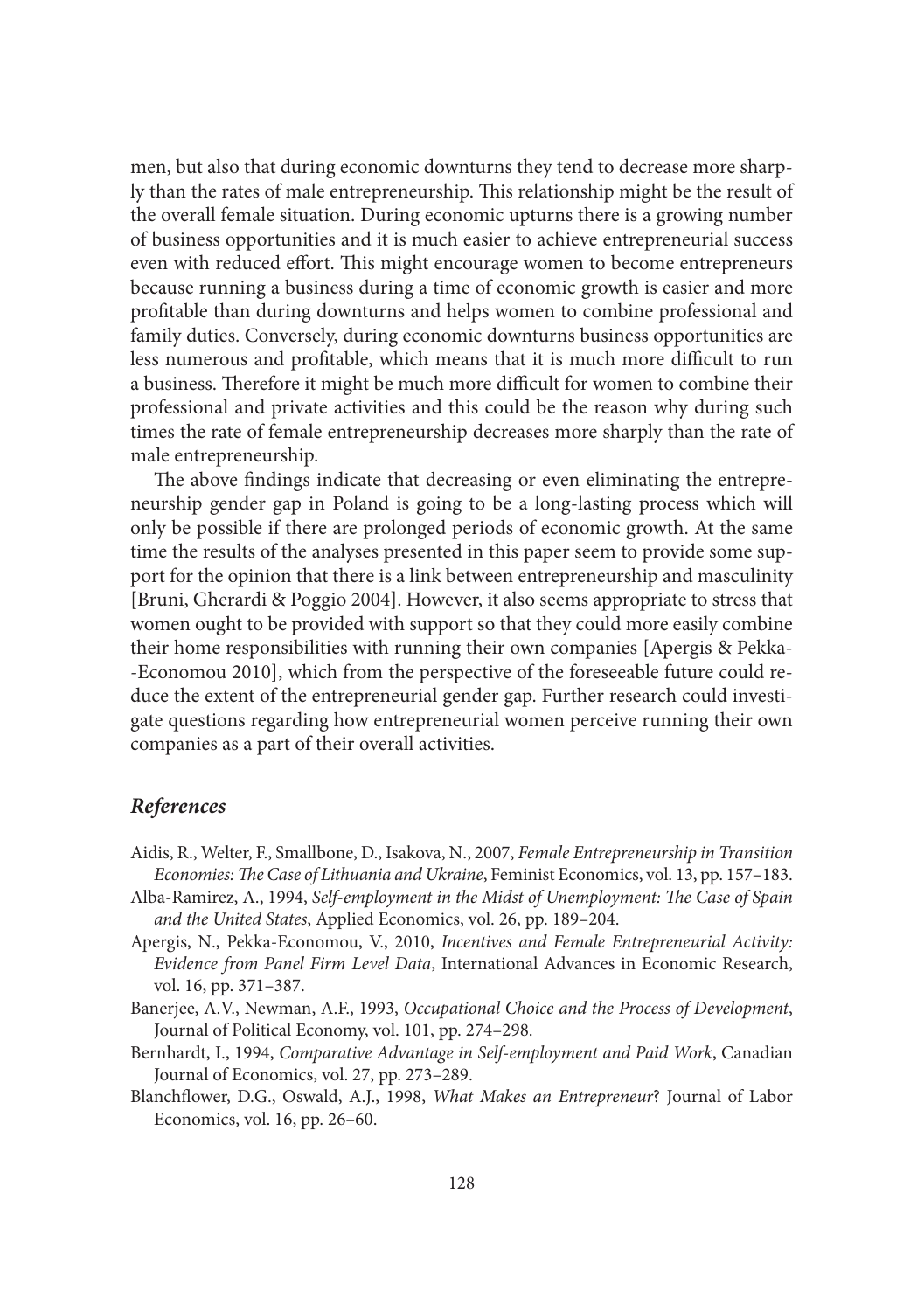- Blau, D.M., 1987, *A Time-Series Analysis of Self-Employment in the United States*, Journal of Political Economy, vol. 95, pp. 445–467.
- Bruni, A., Gherardi, S., Poggio, B., 2004, *Doing Gender, Doing Entrepreneurship: An Ethnographic Account of Intertwined Practices*, Gender, Work and Organization, vol. 11, pp. 406–429.
- Bygrave, W.D., Hofer, Ch.W., 1991, *Th eorizing About Entrepreneurship*, Entrepreneurship Theory and Practice, Winter, vol. 16, pp. 13–22.
- Campbell, Ch.A., 1992, *A Decision Theory Model for Entrepreneurial Acts*, Entrepreneurship Theory and Practice, Fall, vol. 17, pp. 21-27.
- Fairlie, R.W., Robb, A.M., 2009, *Gender Differences in Business Performance: Evidence from the Characteristics of Business Owners Survey*, Small Business Economics, vol. 33, pp. 375–395.
- Gatewood, E.J., Brush, C.G., Carter, N.M., Greene, P.G., Hart, M.M., 2009, *Diana: A Symbol of Women Entrepreneurs' Hunt for Knowledge, Money, and the Rewards of Entrepreneurship*, Small Business Economics, vol. 32, pp. 129–144.
- Gupta, V.K., Turban, D.B., Wasti, S.A., Sikdar, A., 2005, *Entrepreneurship and Stereotypes: Are Entrepreneurs from Mars or from Venus*? Academy of Management, Best Conference Paper, ENT.
- Gupta, V.K., Turban, D.B., Wasti, S.A., Sikdar, A., 2009, *The Role of Gender Stereotypes in Perceptions of Entrepreneurs and Intentions to Become an Entrepreneur*, Entrepreneurship Theory and Practice, March, pp. 397-417.
- Hanson, S., 2009, *Changing Places Through Women's Entrepreneurship*, Economic Geography, vol. 85, pp. 245–267.
- Holtz-Eakin, D., Joulfaian, D., Rosen, H.S., 1994, *Sticking It Out: Entrepreneurial Survival and Liquidity Constraints*, Journal of Political Economy, vol. 102, pp. 53–75.
- Kihlstrom, R.E., Laffont, J.-J., 1979, *A General Equilibrium Entrepreneurial Theory of Firm Formation Based on Risk Aversion*, Journal of Political Economy, vol. 87, pp. 719–748.
- Kobeissi, N., 2010, *Gender Factors and Female Entrepreneurship: International Evidence and Policy Implications*, Journal of International Entrepreneurship, vol 8, pp. 1–35.
- Kyrö, P., 2009, *Gender Lenses Identify Different Waves and Ways of Understanding Women Entrepreneurship*, Journal of Enterprising Culture, vol. 17, pp. 393–418.
- Lewis, P., 2006, *The Quest for Invisibility Female Entrepreneurs and the Masculine Norm of Entrepreneurship*, Gender, Work and Organization, vol. 13, pp. 453–469.
- Minniti, M., Bygrave, W., 1999, *The Microfundations of Entrepreneurship*, Entrepreneurship Theory and Practice, vol. 23, pp. 41–52.
- Minniti, M., Nardone, C., 2007, *Being in Someone Else's Shoes: the Role of Gender in Nascent Entrepreneurship*, Small Business Economics, vol. 28, pp. 223–238.
- Moore, D.P., 1990, *An Examination of Present Research in the Female Entrepreneurs Suggested Research Strategies for the 1990's*, Journal of Business Ethics, pp. 275–281.
- Mueller, S.L., 2004, *Gender Gaps in Potential for Entrepreneurship Across Countries and Cultures*, Journal of Developmental Entrepreneurship, vol. 9, pp. 199–220.
- Paulson, A.L., Townsend, R.M., Karaivanov, A., 2006, *Distinguishing Limited Liability from Moral Hazard in a Model of Entrepreneurship*, Journal of Political Economy, vol. 114, pp. 100–144.
- Startiene, G., Remeikiene, R., 2008, *Gender Gap in Entrepreneurship*, Engineering Economics, no 5(60), pp. 95–103.